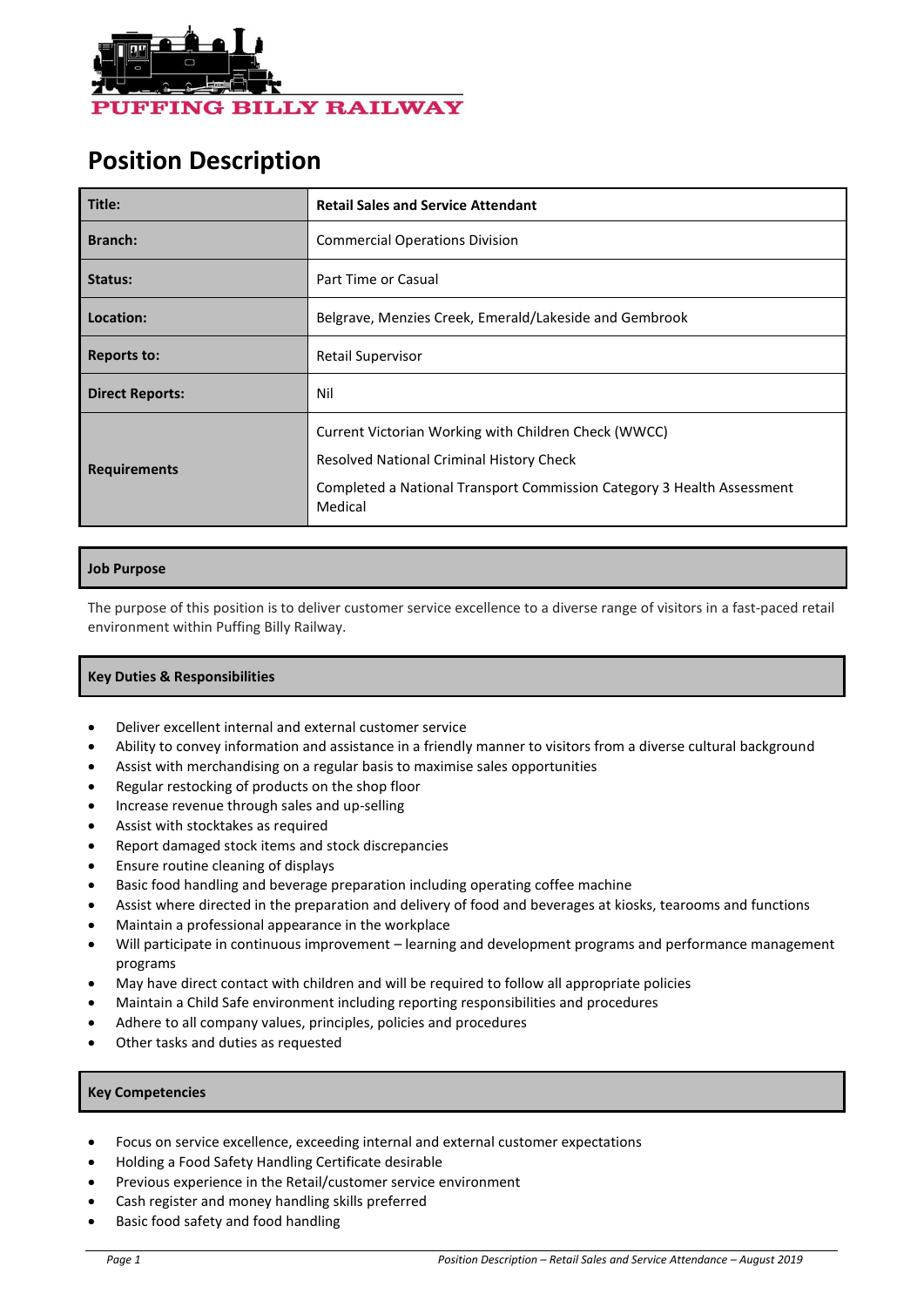

- Self-motivated with an attention to detail
- Proven ability to work as part of a team and independently
- Willingness to work on a rostered basis, including weekends, public holidays and special events
- Ability to work under pressure and unsupervised
- Ability to communicate successfully with people of other cultures

### **Qualifications & Experience Required**

- Previous experience in a similar role is desirable
- Current drivers licence desirable
- An understanding of Puffing Billy's history and current business is desirable

#### **Key Relationships**

- PBR staff, volunteers and visitors
- External stakeholders including elected officers and representatives from public and private organisations

#### **Health & Safety**

Employees have a responsibility to:

- Participate in the development of a safe and healthy workplace.
- Comply with instructions given for their own safety and health and that of others, in adhering to safe work procedures.
- Co-operate with management in its fulfilment of its legislative obligations.
- Take reasonable care to ensure their own safety and health and that of others, and to abide by their duty of care provided for in the legislation.
- To report any injury, hazard or illness immediately, where practical to their supervisor.
- Not place others at risk by any act or omission.
- Not wilfully or recklessly interfere with safety equipment

The following health and safety factors are relevant to this position:

| Frequent (occurs 1/3-2/3 of time)                              | Constant (occurs 2/3+ of time)                          |  |  |
|----------------------------------------------------------------|---------------------------------------------------------|--|--|
| • Manual handling task $(0 - 9kg)$                             | . Hand/arm movement i.e. stacking, reaching, typing and |  |  |
|                                                                | sorting                                                 |  |  |
| • Gripping, holding, clasping with fingers/hands               | • Walking on uneven surfaces                            |  |  |
| • Working on slippery, uneven or moving (on train)<br>surfaces | • Sitting at workstation                                |  |  |
| • Standing at workstation                                      | • Responsibility for the safety of others               |  |  |

## **Additional Notes**

- Availability to work weekends and public holiday essential
- Puffing Billy Railway is a child-safe organisation. All employees and volunteers are required to undergo a National Police Check, a Working with Children Check and sign our Child Safe Policy and Code of Conduct